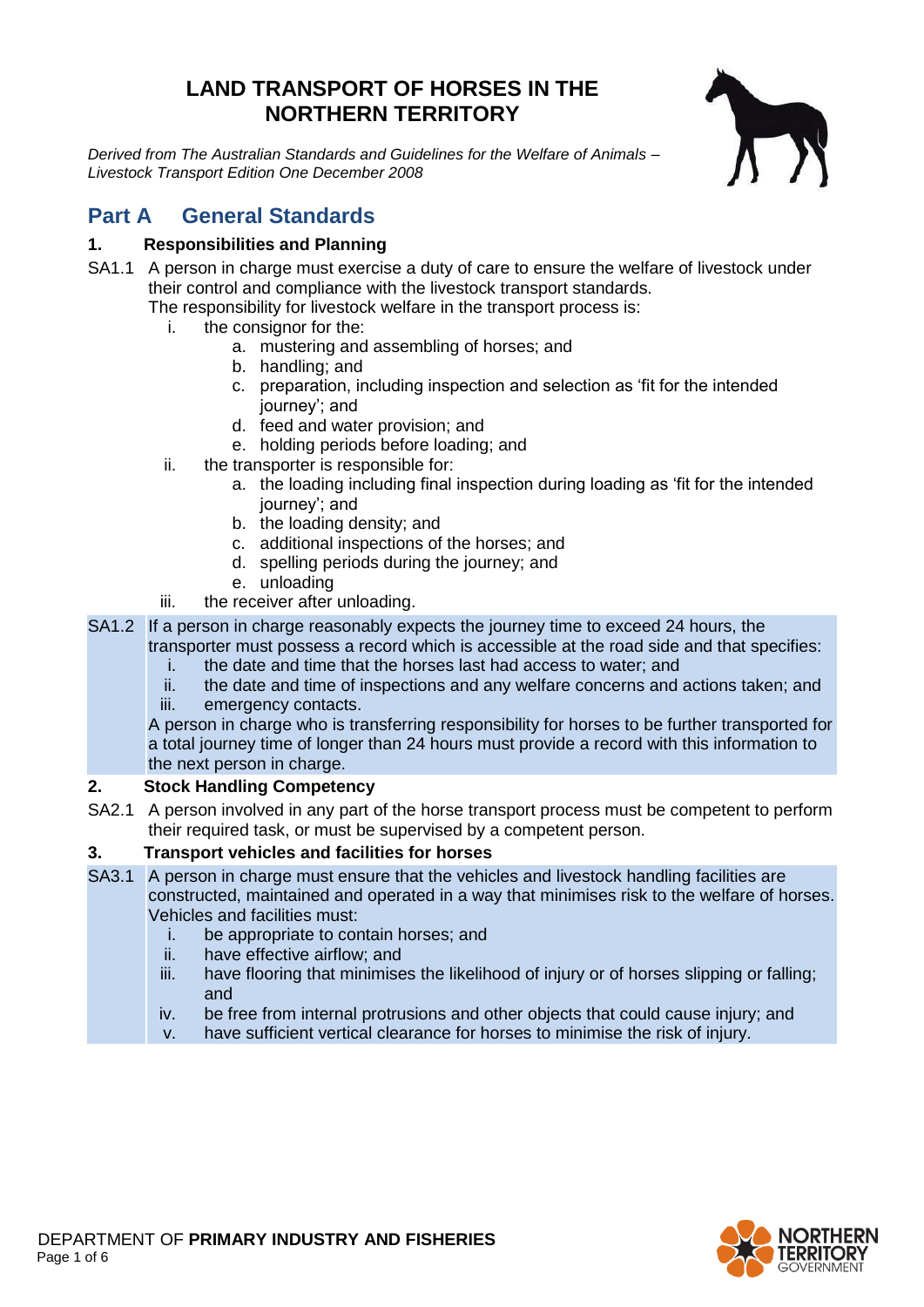## **4. Pre-transport selection of horses**

- SA4.1 Horses must be assessed as fit for the intended journey at every loading by a person in charge. An animal is not fit for a journey if it is:
	- i. unable to walk on its own by bearing weight on all legs; or
	- ii. severely emaciated; or
	- iii. visibly dehydrated; or
	- iv. showing visible signs of severe injury or distress; or
	- v. suffering from conditions that are likely to cause increased pain or distress during transport; or
	- vi. blind in both eyes
- SA4.2 Any animal assessed to be not fit for the intended journey must only be transported under veterinary advice.
- SA4.3 The consignor must only supply horses that are fit for the intended journey.
- SA4.4 A person in charge must not load, nor permit to be loaded, horses that are not fit for the intended journey except under veterinary advice. If horses are assessed to be not fit for the intended journey before loading, a person in charge must make appropriate arrangements for their care, treatment or humane destruction at the first reasonable opportunity.

#### **5. Loading, transporting and unloading of horses**

- SA5.1 If the maximum permitted time off water is reached, the person in charge must provide the horse with a spell (water, food, space to lie down and rest) according to the table below before continuing the current journey or before starting another journey.
- The person in charge must manage time off water to minimise risk to the welfare of the
- SA5.2 horses according to:
	- i. the increased risk to welfare of longer journeys close to the permitted maximum time off water; and
	- ii. the assessment of whether the horse/s is/are fit for the remainder of the intended journey; and
	- iii. the predicted climatic conditions, especially heat or cold; and
	- iv. the class of horse, especially if weak, pregnant, recently having given birth, lactating or immature; and
	- v. the nature of the intended journey.
- SA5.3 If no records are provided indicating the last time the horse had access to water, horses at a livestock handling facility (saleyard, spelling facility or staging point) must be provided with reasonable access to water by the person in charge within 24 hours at the facility, or within the maximum time off water relevant to the class of horse if this is less than 24 hours.
- SA5.4 The driver must assess the loading density for each pen or division in the livestock crate or each container. The assessment is based on average live weight of the intended horses loading, and must be managed to minimise risk to the welfare of the horses. Determination of loading density must consider all of the following factors:
	- i. class
	- ii. size and body condition
	- iii. horn status
	- iv. predicted climatic conditions
	- v. nature of the intended journey
	- vi. design and capacity of the vehicle.
- SA5.5 The driver must have the final decision on the loading density.
- SA5.6 The driver must segregate horses by sufficient internal partitions to minimise risk to the welfare of other horses. Determination of segregation must consider all the following factors:
	- i. class and size
	- ii. general health of the horse
	- iii. level of aggression
	- iv. nature of the intended journey.
- SA5.7 A person who handles horse in the transport process must do so in a manner that is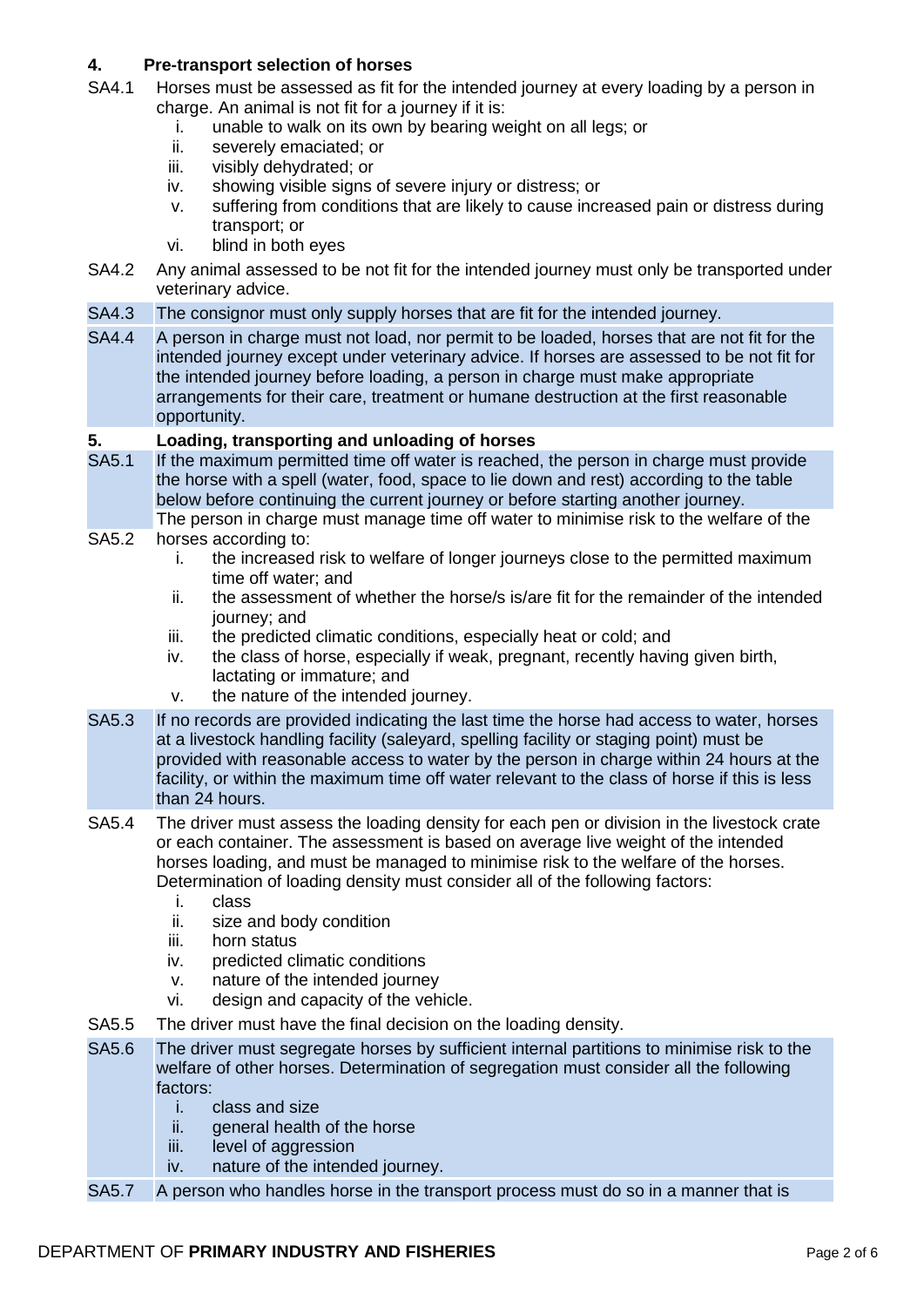|              | appropriate to the class, and minimises pain or injury. Specifically:<br>horse must not be lifted by only the head, ears, horns, neck or tail; or<br>Τ.<br>ii.<br>horse must not be lifted off the ground by a single leg; or<br>iii.<br>mechanical lifting of horse must ensure that they are supported or secured as<br>necessary; or<br>horse must not be thrown or dropped; or<br>iv.<br>horse must not be struck in an unreasonable manner, punched or kicked; or<br>V.<br>horse which are unable to stand must not be dragged, except in an emergency to<br>vi.<br>allow safe handling, lifting, treatment or humane destruction. |
|--------------|-----------------------------------------------------------------------------------------------------------------------------------------------------------------------------------------------------------------------------------------------------------------------------------------------------------------------------------------------------------------------------------------------------------------------------------------------------------------------------------------------------------------------------------------------------------------------------------------------------------------------------------------|
| <b>SA5.8</b> | A person who handles horse in the transport process must not use an electric prodder:<br>on genital, anal or facial areas; or<br>Τ.<br>ii.<br>on horse under three months old; or<br>on horse that are unable to move away; or<br>iii.<br>excessively on an animal.<br>iv.                                                                                                                                                                                                                                                                                                                                                              |
| <b>SA5.9</b> | A person in charge must ensure that a dog is under control at all times during loading,<br>transporting and unloading horse. A transporter must ensure that a dog is not transported<br>in the same pen as horse, with the exception of bonded guardian dogs.                                                                                                                                                                                                                                                                                                                                                                           |
| SA5.10       | A transporter must ensure that the ramp and the vehicle are properly aligned, and that<br>any gap between the ramp and the vehicle is sufficiently narrow to minimise the likelihood<br>of injury to horse during loading and unloading.                                                                                                                                                                                                                                                                                                                                                                                                |
| SA5.11       | The transporter must:<br>inspect the livestock crate immediately before departure, to ensure that doors are<br>i.<br>closed and secured; and<br>inspect the receival yard immediately before unloading, to ensure that there is<br>ii.<br>free access and sufficient space for the horse intended to be unloaded; and<br>take reasonable steps to notify a receiver of the arrival of the horse at the<br>iii.<br>destination.                                                                                                                                                                                                          |
| SA5.12       | The transporter must inspect horse:<br>on the vehicle before departure; and<br>i.<br>except when horse travel on roll-on/roll-off livestock transport vehicles during a<br>ii.<br>sea journey, within the first hour of the journey and then at least every three hours<br>or at each driver rest stop, whichever comes first; and<br>at unloading; and<br>iii.<br>at each driver or vehicle change over stop.<br>iv.                                                                                                                                                                                                                   |
|              | SA5.13 Upon identifying a distressed or injured animal at an inspection, a person in charge must<br>provide or seek assistance at the first reasonable opportunity. Weak, ill or injured horse<br>must be identified to the person receiving them.                                                                                                                                                                                                                                                                                                                                                                                      |
| SA5.14       | The receiver of horse must make arrangements at the first reasonable opportunity for<br>separating weak, ill or injured horse for rest and recovery, appropriate treatment, or<br>humane destruction and disposal of dead stock.                                                                                                                                                                                                                                                                                                                                                                                                        |
| SA5.15       | A person in charge must take reasonable steps to minimise the impact of extreme<br>weather conditions on the welfare of horse during the transport process.                                                                                                                                                                                                                                                                                                                                                                                                                                                                             |
| 6.           | <b>Human Destruction</b>                                                                                                                                                                                                                                                                                                                                                                                                                                                                                                                                                                                                                |
| SA6.1        | A person in charge must ensure that humane destruction methods result in rapid loss of<br>consciousness followed by death while unconscious.                                                                                                                                                                                                                                                                                                                                                                                                                                                                                            |
| <b>SA6.2</b> | A person in charge must ensure moribund horses are humanely euthanized by a<br>competent person or under the direct supervision of a competent person at the first<br>reasonable opportunity.                                                                                                                                                                                                                                                                                                                                                                                                                                           |
| SA6.3        | If a competent person is not immediately available to humanely euthanize the horse, the<br>person in charge must arrange for a competent person to carry out the procedure at the<br>first reasonable opportunity; unless it is in the welfare interest of the animal and a<br>competent person is not immediately available, and the person considers they have the<br>capability to euthanize it.                                                                                                                                                                                                                                     |
| <b>SA6.4</b> | A person humanely euthanizing a horse must take reasonable action to confirm they are<br>dead.                                                                                                                                                                                                                                                                                                                                                                                                                                                                                                                                          |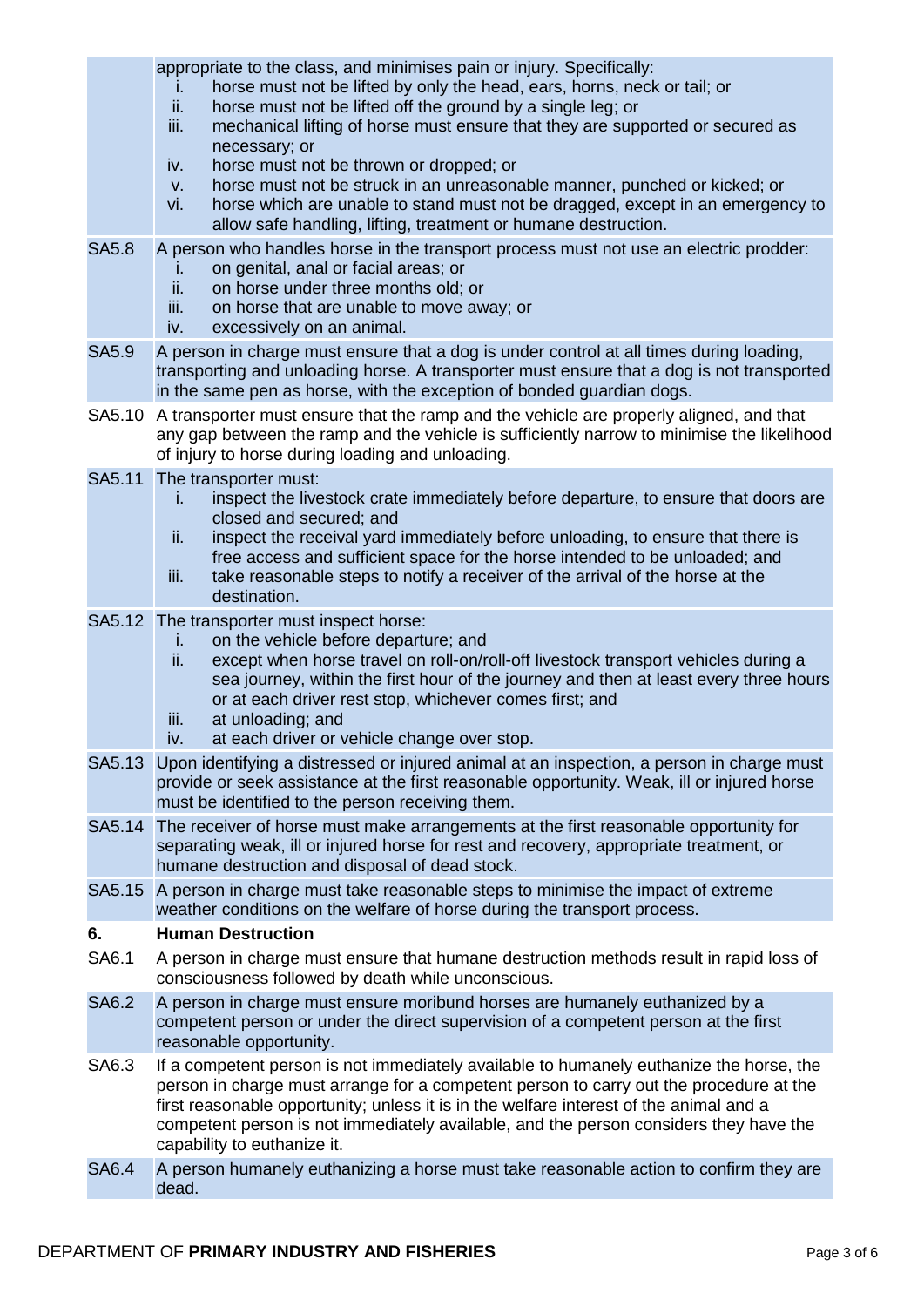SA6.7 A person must NOT use blunt trauma to the forehead to euthanize a horse.

SA6.8 A person must NOT use bleeding-out by neck cut to euthanize a horse.

# **Part B Horse Specific Standards**

| <b>SB8.1</b> | A person in charge must ensure time off water does not exceed the time periods given<br>below for each class of horse:                                                                                                                                                                                                                                                                                                                                                                                                                                                           |                                          |                                          |
|--------------|----------------------------------------------------------------------------------------------------------------------------------------------------------------------------------------------------------------------------------------------------------------------------------------------------------------------------------------------------------------------------------------------------------------------------------------------------------------------------------------------------------------------------------------------------------------------------------|------------------------------------------|------------------------------------------|
|              | <b>Class</b>                                                                                                                                                                                                                                                                                                                                                                                                                                                                                                                                                                     | <b>Maximum time off</b><br>water (hours) | <b>Minimum Spell</b><br>duration (hours) |
|              | Cattle over 6 months old                                                                                                                                                                                                                                                                                                                                                                                                                                                                                                                                                         | 24                                       | 12                                       |
|              | Lactating mares                                                                                                                                                                                                                                                                                                                                                                                                                                                                                                                                                                  | 12                                       | 12                                       |
|              | Foals less than 6 months                                                                                                                                                                                                                                                                                                                                                                                                                                                                                                                                                         | 12                                       | 12                                       |
|              | Mares known to be more than 7.5 months<br>pregnant, excluding the last 4 weeks                                                                                                                                                                                                                                                                                                                                                                                                                                                                                                   | 12                                       | 12                                       |
| <b>SB8.2</b> | Journey time may be extended to 36 hours only under the following conditions:<br>horses must be fed and watered on the vehicle every 5 hours<br>Ĺ.<br>ii.<br>horses are not exposed to the natural elements<br>there must be sufficient space to allow comfortable standing position<br>iii.<br>flooring must be suitable including drainage to remove urine<br>iv.<br>regular assessments must be made that the horses are fit for the remainder of<br>V.<br>the intended journey<br>horses must have a mandatory spell for 24 hours before starting another<br>vi.<br>journey. |                                          |                                          |
| SB8.3        | If horses have been off water for 24 hours, they must have a mandatory spell for 12 hours<br>before starting another journey.<br>If lactating mares known to be more than 7.5 months pregnant excluding the last 4 weeks<br>of pregnancy have been off water for 12 hours, they must have a mandatory spell of 12<br>hours before starting another journey.                                                                                                                                                                                                                      |                                          |                                          |
| <b>SB8.4</b> | Mares known to be in the last 4 week of pregnancy must only be transported under<br>veterinary advice unless the journey is less than 4 hours.                                                                                                                                                                                                                                                                                                                                                                                                                                   |                                          |                                          |
| <b>SB8.5</b> | Horses kept in yards for more than 12 hours or that will be transported for more than 12<br>hours must be provided with feed and water and space to lie down before loading.                                                                                                                                                                                                                                                                                                                                                                                                     |                                          |                                          |
| SB8.6        | A person who transports a foal with its mother for a journey time of more than<br>five hours must provide sufficient space on the vehicle for the foal to suckle and lie                                                                                                                                                                                                                                                                                                                                                                                                         |                                          |                                          |

down.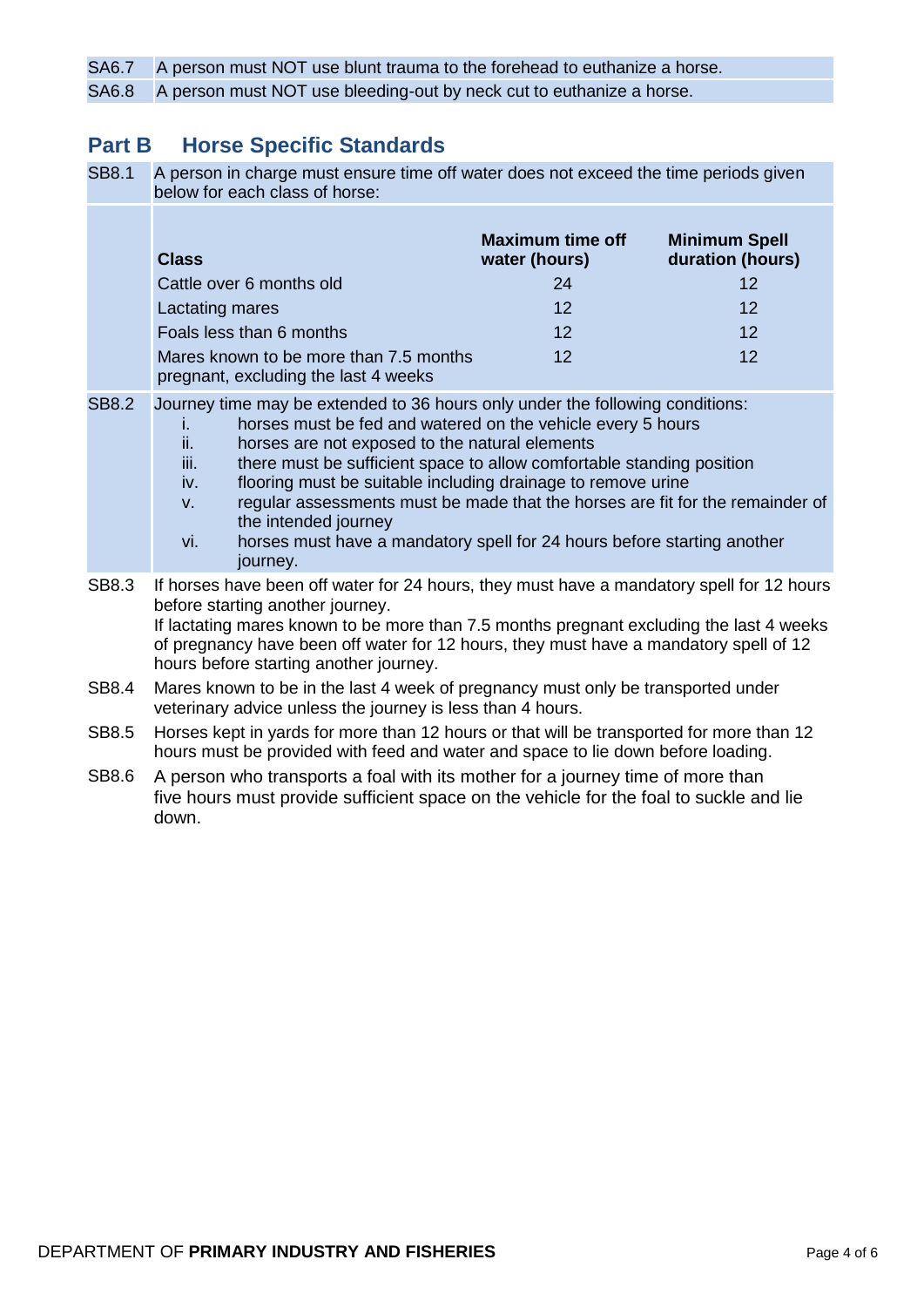SB8.7 A person must not transport a horse of equine lameness score four and five (see lameness score assessment table below) unless veterinary advice is obtained or before starting another journey.

| <b>Score</b>   | <b>Equine Lameness assessment</b>                                                                                                                   |
|----------------|-----------------------------------------------------------------------------------------------------------------------------------------------------|
|                | Lameness not perceptible under any circumstances                                                                                                    |
| 1              | Lameness difficult to observe, not consistently apparent<br>regardless of circumstances (e.g.<br>weight carrying, circling, inclines, hard surface) |
| $\overline{2}$ | Lameness difficult to observe at a walk to trot in a straight<br>line (e.g. weight carrying, circling,<br>inclines, hard surface)                   |
| 3              | Lameness consistently observable at a trot under all<br>circumstances                                                                               |
| $\overline{4}$ | Lameness obvious, marked nodding, hitching and/or<br>shortened stride                                                                               |
| 5              | Lameness obvious, minimal weight bearing in motion or rest,<br>inability to move                                                                    |

Source: American Association of Equine Practitioners Scale of Lameness Grading (1984)

- SB8.8 A person who uses a vehicle which has stalls and pens to transport horses must ensure that each horse stall or pen can be accessed easily for feeding, watering and visual inspection. All vehicles must contain nonslip flooring and walls of sufficient strength to withstand horse activity.
- SB8.9 A person who uses a vehicle which is fully enclosed and environmentally controlled must ensure the vehicle has effective airflow with equipment providing at least 12 air changes per hour.
- SB8.10 A person who uses a vehicle to transport horses must ensure there is a vertical clearance of at least 2.2 m between the livestock crate floor and overhead structures.
- SB8.11 A person transporting an unbroken stallion must segregate it from other stallions and classes of horses.

SB8.12 A person must not use an electric prodder on a horse during the transport process.

SB8.13 A person must not use a dog to move a horse in livestock-handling facilities.

\* Standards highlighted will be regulated under the *NT Livestock Regulations*